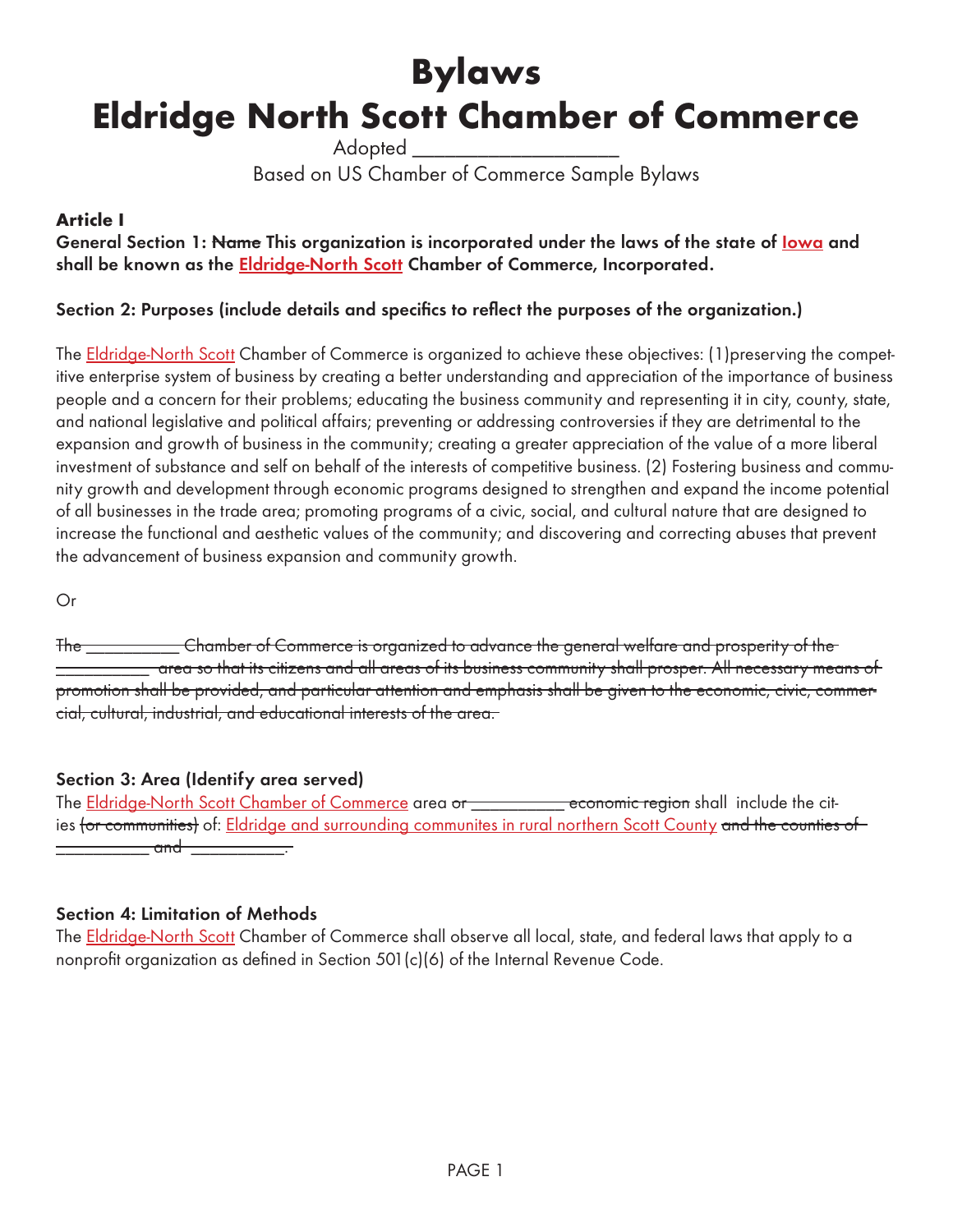# **Article II Membership**

# **Section 1: Eligibility**

Any person, association, corporation, partnership, or estate having an interest in the objectives of the organization shall be eligible for membership.

**Section 2:** Election (how an application is made, received, and approved)

Applications for membership shall be in writing on forms provided for that purpose and signed by the applicant. Election of members shall be by the board of directors at any meeting thereof. Any applicant so elected shall become a member upon payment of the regularly scheduled investment as provided in Section 3 of Article II.

#### **Section 3: Dues Investments**

Membership dues investments shall be at such rates, schedule, or formula as may be from time to time prescribed by the board of directors, payable in advance.

# **Section 4: Termination (resignation, expulsion, and delinquency)**

(1)Any member may resign from the chamber upon written request to the board of directors;

(2) any member shall be expelled by the board of directors by a two-thirds vote for nonpayment of dues after 90 days from the date due unless otherwise extended for good cause;

(3) and any member may be expelled by a two-thirds vote of the board of directors, at a regularly scheduled meeting thereof, for conduct unbecoming a member or prejudicial to aims or repute of the chamber, after notice and opportunity for a hearing are afforded the member complained against.

# **Section 5: Voting**

In any proceeding in which voting by members is called for, each member in good standing shall be entitled to cast 1 vote.

Or

In any case proceeding in which voting by members is called for, each member shall be entitled to 1 vote, and each member firm, association, or corporation shall be entitled to the number of votes determined by the amount of dues investment paid, not to exceed 10 votes:

Voting Rubric Dues Paid Number of Votes  $$0 - 197$  1  $$198 - 274$  2  $$275 - 401$  3  $$402 - 469$  4  $$470 - 583$  5  $$584 - 702$  6 \$703 - 983 7  $$984+$  8

# **Section 6: Exercise of Privileges (assignment of membership and any limitations)**

Any firm, association, corporation, partnership, or estate-holding membership may nominate individuals whom the holder desires to exercise the benefits covered by its membership and shall have the right to change its nomination upon written notice.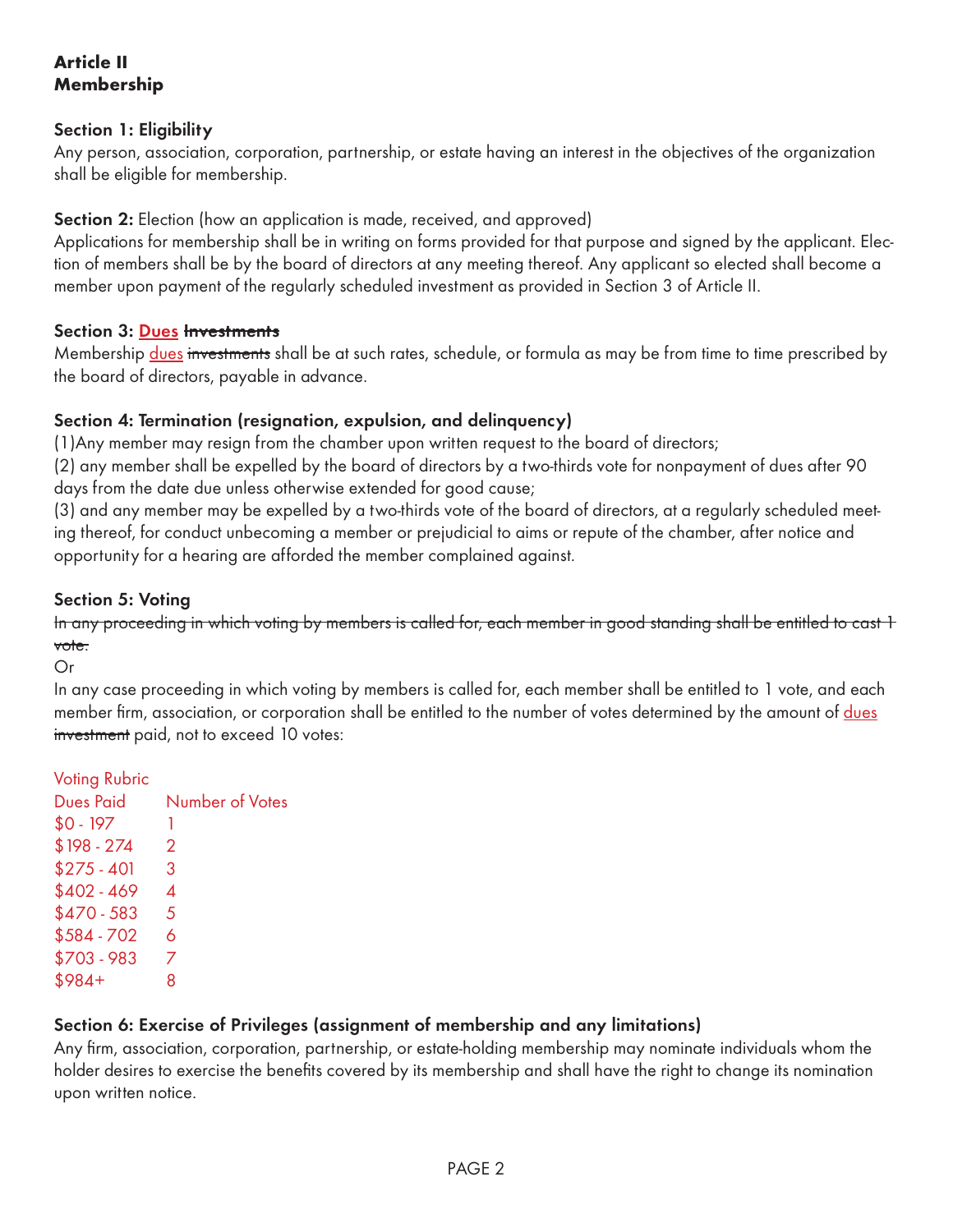# **Section 7: Orientation (indicate areas of complete orientation and ensure that detailed outlines of each group are part of the procedures manual.)**

At regular intervals, orientation on the purposes and activities of this organization shall be conducted for the following groups: new officers and directors and current officers and directors, committee chair, committees, and new members. A detailed outline for each of these groups shall be a part of the organization's procedures manual or orientation handbook.

### **Section 8: Honorary Membership**

Distinction in public affairs shall confer eligibility to honorary membership. Honorary members shall have all the privileges of members except the right to vote and shall be exempt from payment of dues. The board of directors shall confer or revoke honorary membership by a majority vote.

# **Article III Meetings**

# **Section 1: Annual Meeting**

The annual meeting of the corporation, in compliance with state law, shall be held during June of each year. The time and place shall be fixed by the board of directors and notice thereof mailed emailded to each member at least 10 days before said meeting.

# **Section 2: Additional Meetings (general membership, board, and committee meetings)**

General meetings of the chamber may be called by the chair of the board at any time, or upon petition in writing of any number or percentage of 15 members in good standing: notice of special meetings shall be mailed emailed to each member at least 5 days prior to such meetings; board meetings may be called by the chair of the board or by the board of directors upon written application of 3 members of the board. Notice, including the purpose of the meetings, shall be given to each director at least 1 day prior to said meeting; committee meetings may be called at any time by the chair of the board, respective department vice chair, or by the committee's chair.

#### **Section 3: Quorums**

At any duly called general meeting of the chamber 15 (number or percentage of), members shall constitute a quorum; at a board meeting, a majority of directors present shall constitute a quorum. At committee meetings, a majority shall constitute a quorum except when a committee consists of more than 9 members. In that case, 5 shall constitute a quorum.

#### **Section 4: Notices, Agendas, and Minutes**

Written notice of all chamber meetings must be given at least 5 days in advance, unless otherwise stated. An advance agenda and minutes must be prepared for all meetings. A detailed outline for preparation of both shall be a part of the organization's procedures manual.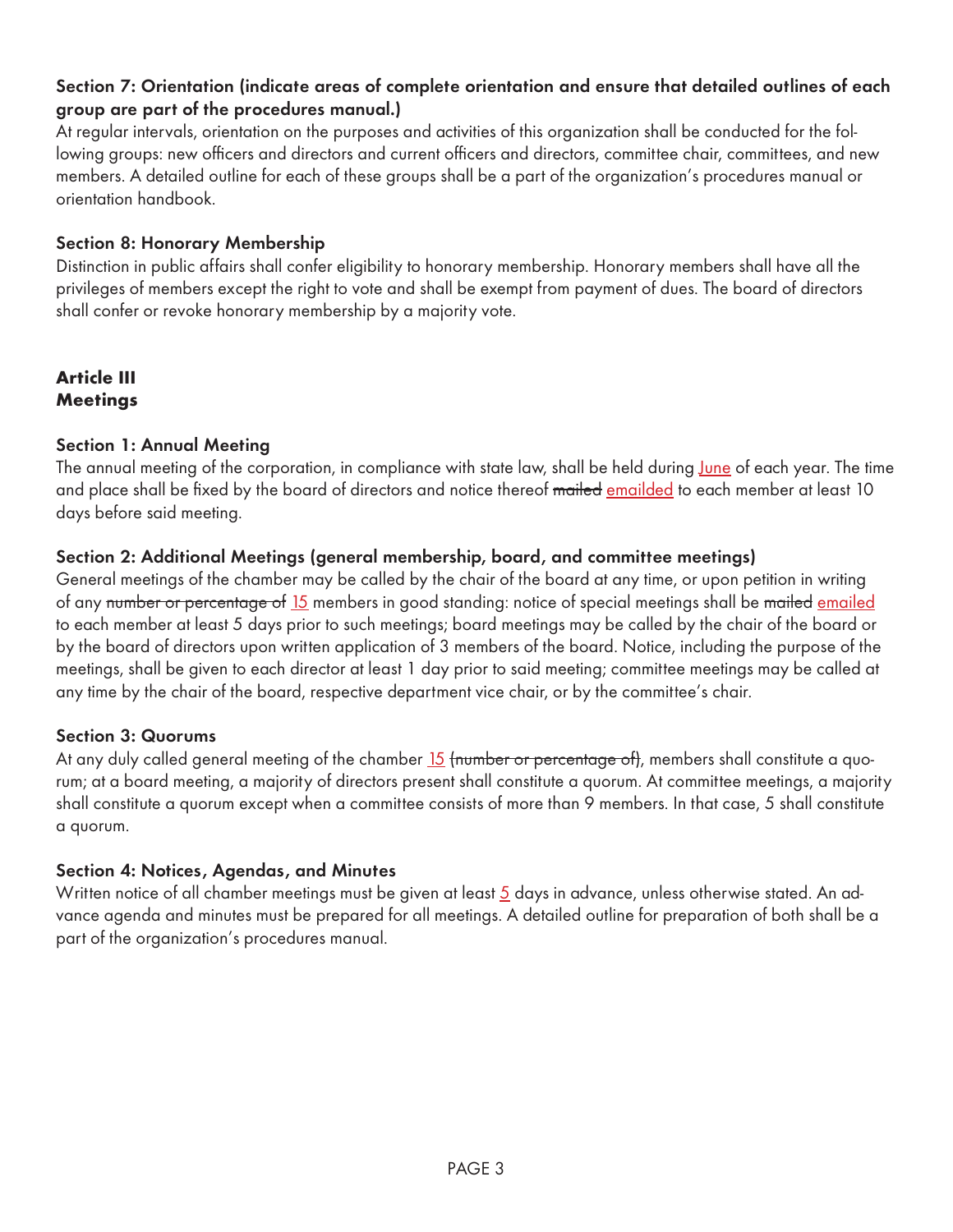# **Article IV Board of Directors**

#### **Section 1: Composition of the Board**

The board of directors shall be composed of a 6 member Executive Committee members, one-third of whom shall be elected annually to serve for 3 years or until their successors are elected and have qualified. The incoming chair of the board may appoint, subject to the approval of the board from 3 to 6 non-voting members to the board to serve one-year terms. The past chair and the Executive Director president shall serve as non-voting members of the board.

The government and policy-making responsibilities of the chamber shall be vested in the board of directors, which shall control its property, be responsible for its finances, and direct its affairs.

#### **Section 2: Selection and Election of Directors**

#### **A. Nominating Committee.**

At the regular April board meetings, the chair of the board shall appoint, subject to approval of the board of directors, a nominating committee of 3 members of the chamber. The chair of the board shall designate the chair of the committee.

Prior to the May board meeting, the Nominating Committee shall present to the Executive Director president a slate of the candidates to fill the vacancies to serve 3 year terms to replace the directors whose regular terms are expiring. Each candidate must be an active member in good standing and must have agreed to accept the responsibility of a directorship. No board member who has served two consecutive 3-year terms is eligible for election for a third term. A period of 1 year must elapse before eligibility is restored.

#### **B. Public Notice of Nominations.**

Upon receipt of the Nominating Committee's report, the Executive Director president shall immediately notify the membership by email mail of the names of persons nominated as candidates for directors and the right of petition.

#### **C . Nominations by Petition.**

Additional names of candidates for directors can be nominated by petition bearing the genuine signatures of at least 15 qualified members of the chamber. Such petition shall be filed with the Nominating Committee within 10 days after notice has been given of the names of those nominated. The determination of the Nominating Committee as to the legality of the petition(s) shall be final.

#### **D. Determination.**

If no petition is filed within the designated period, the nominations shall be closed and the nominated slate of  $f$ number of vacancies) candidates shall be declared elected by the board of directors at their regular June board meeting.

If a legal petition shall present additional candidates, the names of all candidates shall be arranged on a ballot in alphabetical order.

Instructions will be to vote for (number of vacancies) candidates only. The **Executive Director president** shall email mail this ballot to all active members at least 15 days before the regular June board meeting. The ballots shall be marked in accordance with instructions printed on the ballot and returned to the chamber office within 10 days. The board of directors shall at its regular June board meeting declare the (number) candidates with the greatest number of votes elected.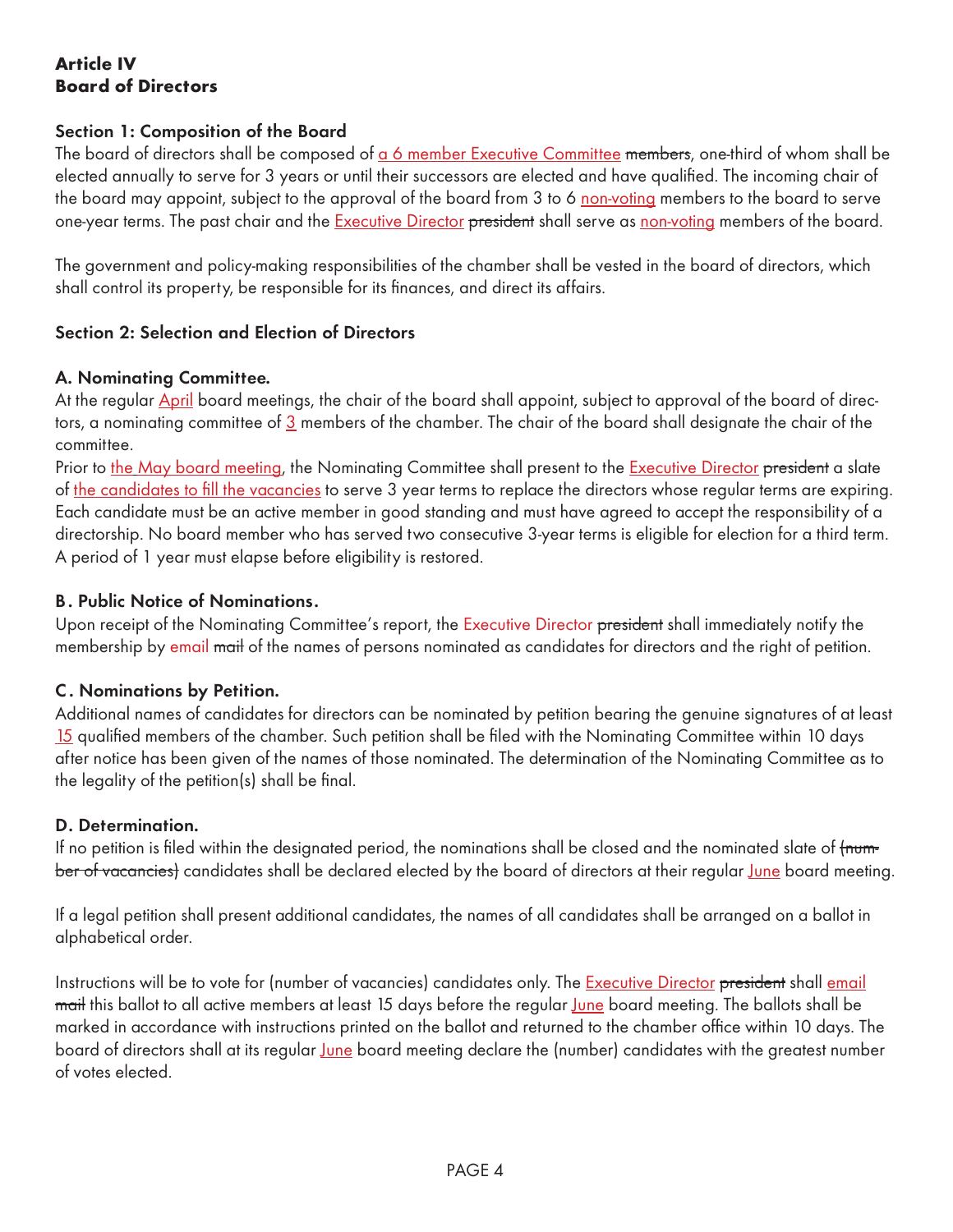# **E. Judges.**

The chair of the board shall appoint, subject to the approval of the board of directors, at least 3, but not more than 5, judges who are not members of the board of directors or candidates for election. One will be designated chair. Such judges shall have complete supervision of the election, including auditing the ballots. They shall report the results of the election to the board of directors.

# **Section 3: Seating of New Directors**

All newly elected and appointed board members shall be seated at the regular July board meeting and shall be participating members thereafter. Retiring directors shall continue to serve until the end of the program year.

# **Section 4: Vacancies**

A member of the board of directors who shall be absent from 3 consecutive regular meetings of the board of directors shall automatically be dropped from membership on the board unless confined by illness or other absence approved by a majority vote of those voting at any meeting thereof.

Vacancies on the board, or among the officers, shall be filled by the board by a majority vote.

# **Section 5: Policy (statements of position on issues)**

The board of directors is responsible for establishing procedure and formulating policy for the organization. It is also responsible for adopting all policies of the organization. These policies shall be maintained in a policy manual to be reviewed annually and revised as necessary.

#### **Section 6: Management**

The board of directors shall employ an Executive Director president (or appropriate title) and shall fix the salary and other considerations of employment.

# **Section 7: Indemnification**

The chamber may, by resolution of the board of directors, provide for indemnification by the chamber of any and all current or former officers, directors, and employees against expenses actually and necessarily incurred by them in connection with the defense of any action, suit, or proceeding in which any of them are made parties, or a party, by reason of having been officers, directors, and employees of the chamber, except in relation to matters as to which such individuals shall be adjudged in such action, suit, or proceeding to be liable for negligence or misconduct in the performance of duty and to such matters as shall be settled by agreement predicated on the existence of such liability for negligence or misconduct.

# **Article V Officers**

# **Section 1: Determination of Officers**

The board of directors (new and retiring) at its regular *June* meeting shall reorganize for the coming year. The Nominating Committee for directors shall also nominate officers each year. At this meeting, the board shall elect the chair of the board, chair-elect, as many vice chair as deemed necessary to conduct the activities of the chamber, and the treasurer. Officers will be elected from members of the new board. All officers shall take office on the first day of the new fiscal year and serve for a term of 1 year or until their successors assume the duties of office. They shall be voting members of the board of directors.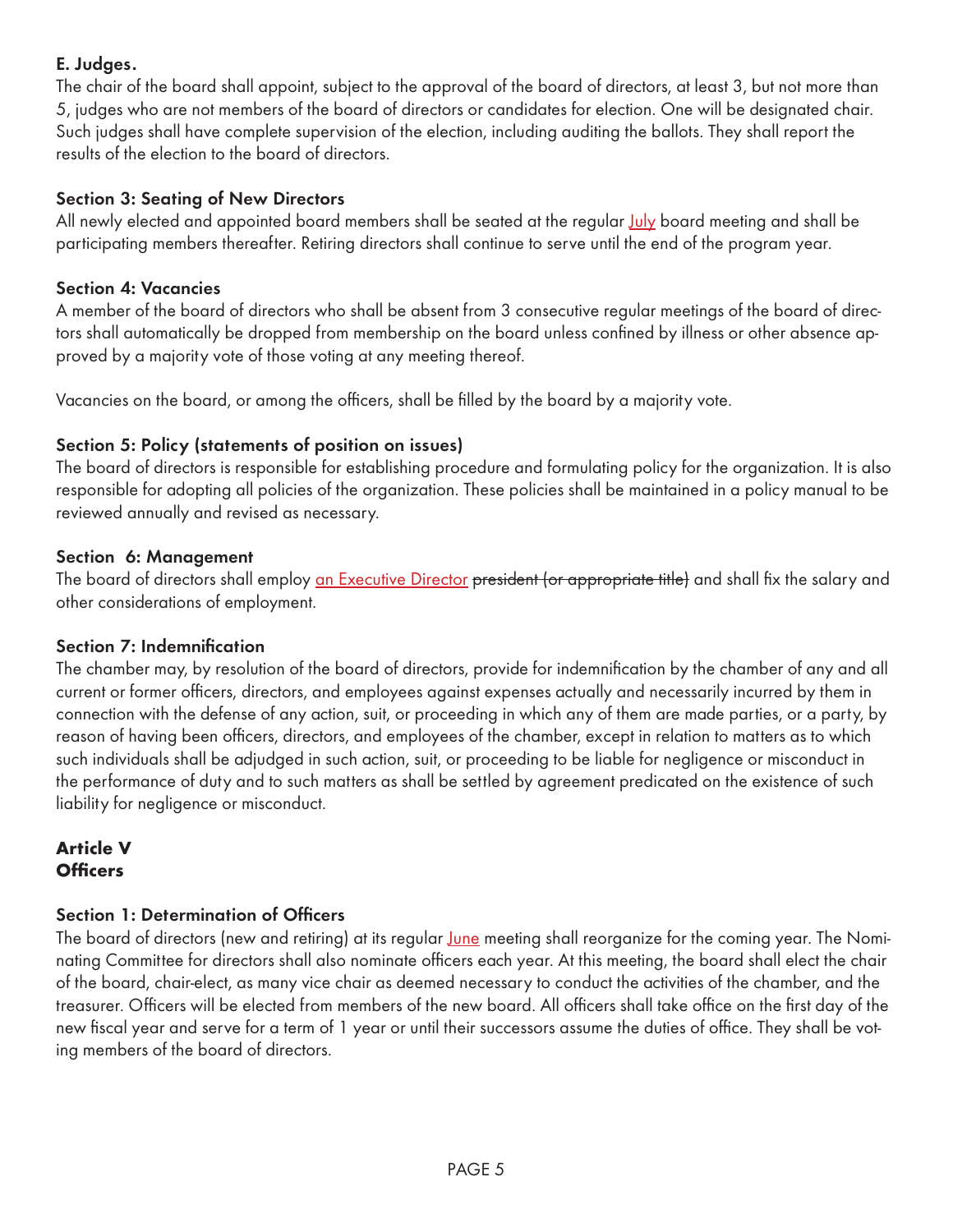# **Section 2: Duties of Officers**

**A. Chair of the Board.** The chair shall serve as the chief elected officer of the chamber of commerce and shall preside at all meetings of the membership, board of directors, and Executive Committee.

The chair of the board shall, with advice and counsel of the president, assign the vice chair to divisional or departmental responsibility, subject to board approval. The chair of the board shall, with advice and counsel of the vice chairmen and the Executive Director president, determine all committees, select all committee chair, assist in the selection of committee personnel, subject to approval of the board of directors.

**B. Chair-Elect.** The chair-elect shall exercise the powers and authority and perform the duties of the chair in the absence or disability of the chair. The chair-elect shall also serve as head of the Program of Work Committee of the chamber. As such, the chair- elect and the committee will be responsible for determining that the program activities of the chamber are of such duration as is required, at all times being alert to ensure that the activities of the chamber are directed toward achieving business and community needs in the area served by the chamber.

**C . Vice Chair.** 3 positions. The duties of the vice chair shall be such as their titles by general usage would indicate, and such as required by law, as well as those that may be assigned by the chair and board of directors. They will also have under their immediate jurisdiction all committees pertaining to their general duties.

**D. Treasurer.** The treasurer shall be responsible for the safeguarding of all funds received by the chamber and for their proper disbursement. Such funds shall be kept on deposit in financial institutions or invested in a manner approved by the board of directors. Checks are to be signed by the treasurer and the president or, in the absence of either or both, by any two officers. The treasurer shall cause a monthly financial report to be made to the board.

**E. Executive Director President (or preferred title).** The Executive Director president shall be the chief administrative and executive officer. The Executive Director president shall serve as secretary to the board of directors and prepare notices, agendas, and minutes of board meetings. The Executive Director president shall serve as adviser to the chair of the board and Program of Work Committee on program planning and shall assemble information and data and prepare special reports as directed by the program of the chamber.

The Executive Director president shall be a member of the board of directors, the Executive Committee, and all other committees.

With assistance of the divisional vice chair, the Executive Director <del>president</del> shall be responsible for administration of the program of work in accordance with the policies and regulations of the board of directors.

The Executive Director president shall be responsible for hiring, discharging, directing, and supervising all employees.

With the cooperation of the Program of Work Committee and the Budget Committee, the Executive Director president shall be responsible for the preparation of an operating budget covering all activities of the chamber subject to approval of the board of directors. The Executive Director president shall also be responsible for all expenditures with approved budget allocations.

#### **Section 3: Executive Committee**

The Executive Committee shall act for and on behalf of the board of directors when the board is not in session but shall be accountable to the board for its actions. It shall be composed of the chair of the board, past chair, chairelect, vice chair, treasurer, and the Executive Director president. The chair of the board will serve as chair of the Executive Committee.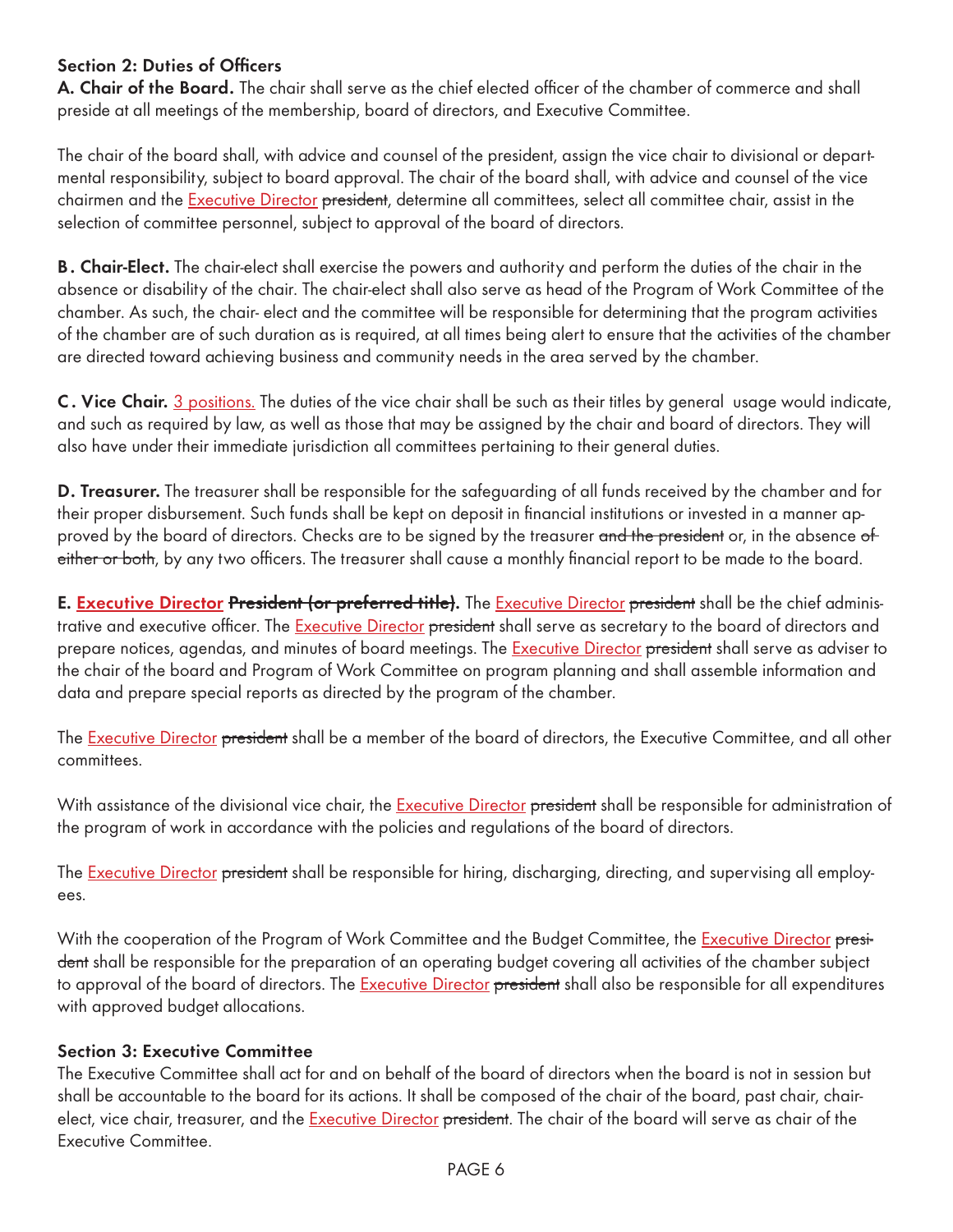### **Section 4: Indemnification**

The chamber may, by resolution of the board of directors, provide for indemnification by the chamber any of its officers or former officers as spelled out in Article IV, Section 7 of these bylaws.

#### **Article VI Committees and Divisions**

# **Section 1: Appointment and Authority**

The chair of the board, by and with the approval of the board of directors, shall appoint all committees and committee chairs. The chair of the board may appoint such ad hoc committees and their chair as deemed necessary to carry out the program of the chamber. Committee appointments shall be at the will and pleasure of the chair of the board and shall serve concurrently with the term of the appointing chair of the board, unless a different term is approved by the board of directors.

It shall be the function of committees to make investigations, conduct studies and hearings, make recommendations to the board of directors, and carry out such activities as may be delegated to them by the board.

# **Section 2: Limitation of Authority**

No action by any member, committee, division, employee, director, or officer shall be binding upon, or constitute an expression of, the policy of the chamber until it has been approved or ratified by the board of directors. Committees shall be discharged by the chair of the board when their work has been completed and their reports accepted, or when, in the opinion of the board of directors, it is deemed wise to discontinue the committees.

#### **Section 3: Testimony**

Once committee action has been approved by the board of directors, it shall be incumbent upon the committee chair or, in their absence the individuals they designate as being familiar enough with the issue to give testimony, or make presentations before civic and governmental agencies.

#### **Section 4: Division**

The board of directors may create such divisions, bureaus, departments, councils, or subsidiary corporations it deems advisable to handle the work of the chamber.

The board shall authorize and define the powers and duties of all divisions, bureaus, departments, councils, and subsidiary corporations. The board shall annually review and approve all activities and proposed programs of such divisions, bureaus, departments, councils, or subsidiary corporations having bearing upon or expressive of the chamber unless approved by the board of directors.

#### **Article VII Finances**

#### **Section 1: Funds**

All money paid to the chamber shall be placed in a general operating fund. Unused funds from the current year's budget can be placed in a reserve account.

# **Section 2: Disbursements**

Upon approval of the budget, the Executive Director president is authorized to make disbursements on accounts and expenses provided for in the budget without additional approval of the board of directors. Disbursements shall be by check.